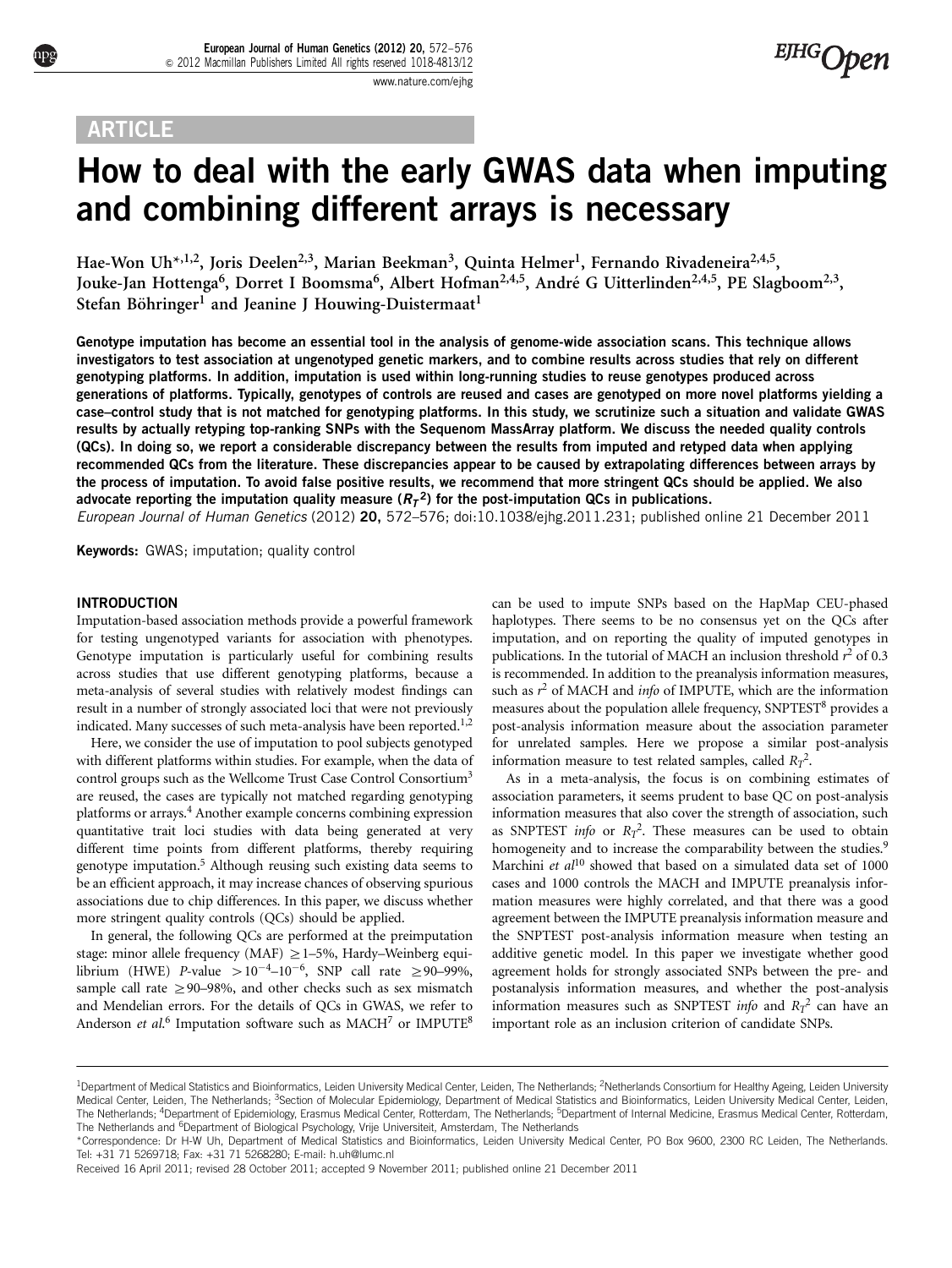<span id="page-1-0"></span>In 2007 we performed a GWAS for the Leiden Longevity Study  $(LLS)^{11}$  $(LLS)^{11}$  $(LLS)^{11}$  with an affected sibling pair (ASP) and control design. One sibling from each of 420 long-lived sibling pairs was genotyped with the first generation Affymetrix Gene Chip Human Mapping 500K Array (Affy500, Perlegen Sciences, Mountain View, CA, USA). This Affy500 data set was discarded for the analysis that was eventually published[.12](#page-4-0) To illustrate the situation in which data obtained by an early platform are combined with data generated on more recent platforms, we have here included the Affy500 data yet again. The remaining siblings were genotyped with Illumina Infinium HD Human660W-Quad BeadChips (Illumina660, San Diego, CA, USA). Using the following per-individual  $QC^6$  $QC^6$  of GWA data, we excluded individuals with discordant sex information, individuals with sample call rate  $<$  0.95, and duplicated individuals. Per-marker QC was carried out for including SNPs with the following criteria: SNP call rate > 0.95, MAF > 0.01, and HWE P-value >  $10^{-4}$ . After QC, 517K SNPs remained on the Illumina and 350K SNPs remained on the Affy500 arrays. Of these, only 60K SNPs of Affy500 overlapped with Illumina660. To reuse the genotypes we used MACH for imputation of missing 457K SNPs in Affy500 based on HapMap CEU individuals. To guarantee the quality of imputation, we set the inclusion threshold to  $r^2=0.3$  as recommended. For 1670 (younger unrelated) controls from the Rotterdam Study, genotypes were generated with Illumina Infinium II HumanHap 550K and HumanHap550-Duo BeadChips (Illumina550).<sup>12,13</sup> Our data, therefore, differs from the usual simulation setting in the following way: the sib of each sibship genotyped with Affy500 was imputed to match the SNPs of other siblings and controls. The description of the study design and the different arrays used is given in Figure 1 and Table 1.



Figure 1 Study samples and arrays used. Affy500 stands for the first generation Affymetrix Gene Chip Human Mapping 500K Array, Illumina660 for Illumina Infinium HD Human660W-Quad BeadChips, and Illumina550 for Illumina Infinium II HumanHap 550K and HumanHap550-Duo BeadChips. Sib 2 and controls were all genotyped, and for Sib1 in addition to the overlapping genotyped 60K SNPs, the remaining 457K SNPs were imputed. After post-imputation QC, 451K SNPs were analyzed using ASP–control design.

### An additional check of the imputation accuracy was performed; 10% of the SNPs were randomly masked, and correctness of imputation was determined by comparing imputed genotypes with the masked ones. More than 99% of masked SNPs passed the default imputation threshold of  $r^2=0.3$ , so that our data passed this additional QC. For validation of the GWAS results, the 89 topranking SNPs were re-genotyped with the Sequenom MassArray platform. Here, we compare imputed and measured genotypes of these top-ranking SNPs.

#### **Methods**

Score test. Modeling the LLS data needs to account for (1) ascertainment, that is, cases were long-lived sibling pairs (ASPs), and (2) the fact that one of the sibs in each pair had most markers imputed because it belonged to the Affy500 data. On the basis of the argument that the ascertainment event depends on the phenotype but is conditionally independent of the genotype given a phenotype, we use the score statistic corresponding to the retrospective likelihood for testing.

We let  $X=(X_1, \ldots, X_n)$  be the  $n\times 1$  vector of genotype data. We code each genotype as 0, 1, or 2, corresponding to the number of minor alleles present at that locus. For *n* individuals, we let  $Y=(Y_1, \ldots, Y_n)$  be the  $n\times 1$  vector of the case–control status, which is coded 0 for control subjects and 1 for case subjects. Further,  $\bar{Y}$  denotes the proportion of cases. The score statistic for testing for an additive effect of a diallelic locus on phenotype is given as  $U_x=(Y-\bar{Y})X$ . Under the null hypothesis of no association between genotype and disease, the score test  $U^2_{\alpha}/Var(U_X)$  is asymptotically distributed as  $\chi^2$  with 1 degree of freedom. To account for relatedness of cases we used the kinship coefficients matrix when computing the variance of the score statistic.<sup>14</sup> Imputation is dealt with by accounting for loss of information due to genotype uncertainty. A detailed derivation of the score test is given in the Appendix.

Post-analysis information measures. Let the posterior probability of imputed genotypes be  $\pi_i = (\pi_{i0}, \pi_{i1}, \pi_{i2})$  for subject *i*, and the expected dosage for the genotype counts of the *i*th individual be  $E(X_i) = \pi_{i1} + 2\pi_{i2}$ . Further, let  $p$  denote the population minor allele frequency. Assuming HWE, the MACH  $r^2$  is defined by

$$
r^{2} = \frac{\sum_{i=1}^{n} X_{i}^{2} / n - \left(\sum_{i=1}^{n} X_{i} / n\right)^{2}}{2\hat{p}(1-\hat{p})},
$$
\n(1.1)

so that this preanalysis information measure depends only on the allele frequency and imputed genotypes. When data are genotyped,  $r^2$  equals one.

As in the Appendix, let K denote the genetic correlation matrix. The genotypic variance of the sample is denoted by  $\Sigma$ , and  $\Sigma_{loss}$  is the loss of information due to uncertainty. The relative efficiency measure for case–control design of Uh et  $al^{15}$  $al^{15}$  $al^{15}$  can be used as an information measure about the association parameter:

$$
R_T^2 = \frac{(Y - \bar{Y})[K \circ (\Sigma - \Sigma_{\text{loss}})](Y - \bar{Y})}{(Y - \bar{Y})[K \circ \Sigma](Y - \bar{Y})},\tag{1.2}
$$

where  $\degree$  denotes the (Hadamard) term-wise product. Consequently with genotyped data  $\Sigma_{loss}$ =0, hence,  $R_T^2$  equals to 1. In contrast to the preanalysis

| Figure 3     | Study design | Sample                     | No. of SNPs <sup>a</sup> | Overlap | Imputed SNPs | QC passed and tested SNPs | Genomic control $\lambda_{GC}$ |
|--------------|--------------|----------------------------|--------------------------|---------|--------------|---------------------------|--------------------------------|
| a            | ASP-control  | Sib 2 and control<br>Sib 1 | 517K<br>350K             | 60K     | 457K         | 451K                      | 1.16                           |
| b.           | Case-control | Sib 2 and control          | 517K                     | 517K    |              | 517K                      | 1.03                           |
| $\mathbf{C}$ | ASP-control  | Sib 2 and control<br>Sib 1 | 517K<br>350K             | 60K     |              | 60K                       | 1.06                           |
| d            | ASP-control  | Sib 2 and control<br>Sib 1 | 517K<br>350K             | 60K     | 97Kb         | 157K <sup>2</sup>         | 1.05                           |

Table 1 Study designs and arrays used in Figure 3

aNo. of SNPs that passed QC at the pre-imputation stage

<sup>b</sup>No. of SNPs with  $R_f^2 \geqslant 0.98$ .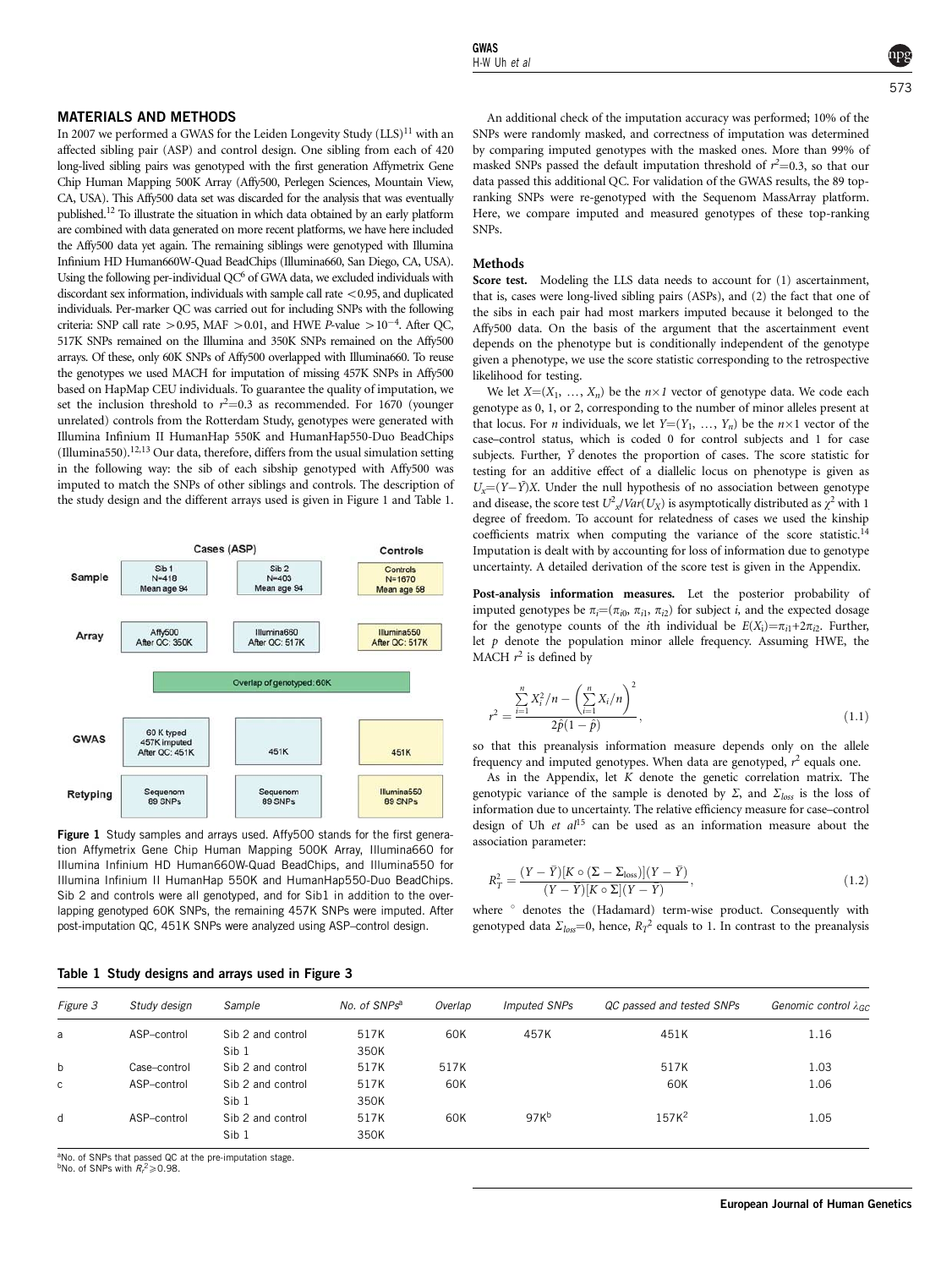<span id="page-2-0"></span>information measure  $r^2$ , this post-analysis information measure  $R_T^2$  assigns more weight to associated SNPs.

An executable C++ program for the score test and  $R_T^2$  is available [\(http://](http://www.msbi.nl/uh) [www.msbi.nl/uh](http://www.msbi.nl/uh)).

#### RESULTS

The difference between the pre- and postanalysis information measures, MACH  $r^2$  and  $R_T^2$ , is shown in Figure 2. Using Sib 1 and controls data, we randomly selected 1000 SNPs each from three classes of SNPs: P-values  $>$  greater than 0.05, P-values smaller than 0.001, and intermediate ones. Although for unassociated SNPs ( $P$ -value  $> 0.05$ ) the two measures show good agreement, they are quite different for strongly associated SNPs ( $P$ -value <0.001). The post-analysis measure, therefore, can be a useful tool for selecting SNPs for metaanalysis.

Quantile–quantile (Q–Q) plots in Figure 3 illustrate the GWAS results using different study designs as described in [Table 1.](#page-1-0) The test statistics in all Q–Q plots were corrected by their genomic control inflation factor  $\lambda_{GC}$ .<sup>[16](#page-4-0)</sup> First we used combined data of ASPs (imputed Sib 1 and genotyped Sib 2) and genotyped controls. Results (Figure 3a) show deviation from first diagonal (dashed line), hence, inflation of test statistics ( $\lambda_{GC}$ =1.16). Next (Figure 3b), we compared genotyped Sib 2 and controls (Illumina660 for cases and Illumina550 for controls, respectively):  $\lambda_{GC}$ =1.03. One might conjecture that inflated test statistics in Figure 3a were caused by also considering imputed sibling data. We then investigated whether this inflation is an artifact solely from imputation, or due to combining different arrays. To determine the possibility of a chip (or batch) effect, we conducted ASP and control analysis only on genotyped overlapping 60K SNPs with Affy500 (Sib 1), Illumina660 (Sib 2), and Illumina550 (control). In Figure 3c, the genomic control inflation factor is decreased from 1.16 to 1.06 as compared with Figure 3a and increased from 1.03 to 1.06 as compared with Figure 3b. This may suggest that there is a chipeffect, which was amplified by the imputation. Figure 3d shows that by applying a very stringent extra QC ( $R_T^2 > 0.98$ , 60K genotyped and 97K imputed SNPs) inflation of test statistic could be dealt with  $(\lambda_{GC}=1.05)$ . Therefore, the significantly biased results (Figure 3a) seem to be caused by the different chips from one of which is of low quality.



Figure 2 Comparison of the pre- and the postanalysis imputation information measure. The  $x$  axis shows the preanalysis information measure  $(r^2)$ , and the y axis the post-analysis information measure  $(Rr^2)$ . The blue points indicate the SNPs with no association ( $P$ -value > 0.05); there is little effect of case–control status, and two measures agree. The red ones are the SNPs that show strong association (P-value  $<$  0.001), and the green ones are intermediate cases.

For validation, the 89 top-ranking SNPs (MACH  $r^2 > 0.3$ ) resulting from the association analysis using the first design were retyped with the Sequenom MassArray platform. We checked the quality of genotyping (of the different platforms) as well as that of imputation. [Figure 4](#page-3-0) illustrates the comparison of minor allele frequencies (MAFs) in the long-lived siblings. In the left panel, the deviation of the points from first diagonal (dashed line) indicates the poor match of the Affy500 data and retyped sample. Meanwhile, the retyping of the Illumina660 data shows better agreement (bottom panel). Visual inspection of cluster plots of the sole exception (the red filled circle) confirmed the results of the Sequenom array.

#### **DISCUSSION**

Our study illustrates that imputation, whereas combining different arrays in GWAS using data from the earliest platforms without sufficiently stringent QCs may produce false positive associations. A simple remedy to better quality is to choose a stricter threshold for inclusion at the pre- and postimputation stages. For preimputation QCs we refer to Anderson et al.<sup>[6](#page-3-0)</sup>

In addition to the preanalysis measures such as  $r^2$  of MACH and info of IMPUTE, which are the relative information measures only depending on the population allele frequency and imputation accuracy, we proposed an additional post-analysis measure  $R_T^2$ .



Figure 3 Quantile–quantile plots obtained from LLS GWAS analyses. The triangles indicate the SNPs at which the test statistic exceeds 30 (corresponding P-value  $< 5 \times 10^{-8}$ ). The 95% concentration bands (shaded gray) are included. (a) ASP–control design: combined data of imputed Affy500 (Sib 1), typed Illumina660 (Sib 2), and typed Illumina550 (control). Deviation form the dashed line indicates inflation of test statistics. (b) Case–control design: genotyped with Illumina660 (Sib 2) and Illumina550 (control). (c) ASP–control design: 60K overlap using combined typed data of Affy500 (Sib 1), Illumina660 (Sib 2), and Illumina550 (control). (d) ASP-control design: as in (a), but only SNPs with  $R_7^2 > 0.98$ . Details are provided in [Table 1.](#page-1-0)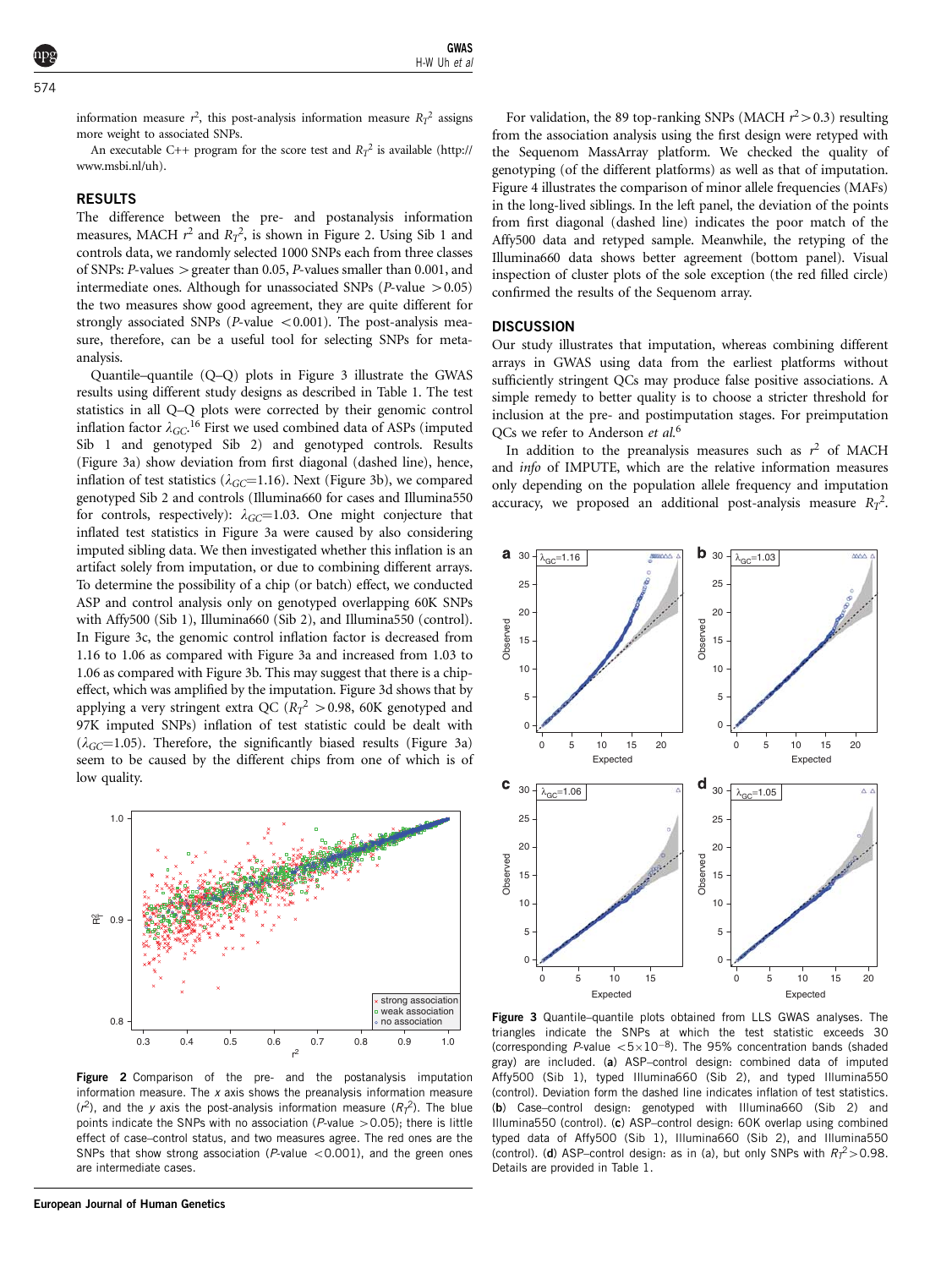<span id="page-3-0"></span>

Figure 4 Comparison of the MAF between GWAS and replication data. Top:  $x$  axis shows MAF of imputed Sib 1 data using Affy500, and  $y$  axis MAF of the same SNPs replicated with Sequenom. The green colored did not pass the threshold  $R_T^2 > 0.98$ . Bottom: x axis shows MAF of (genotyped) Sib 2 data using Illumina660, and y axis MAF of the same SNPs replicated with Sequenom. The red-filled circle in both panels indicates the same SNP.

Our measure is an information measure that assesses the above information but also includes strength of association. When testing independent samples, this is equivalent to the information measure of SNPTEST. For a recessive or dominant model, Marchini et  $al^{10}$  $al^{10}$  $al^{10}$ showed that the post-analysis measures are quite different from the preanalysis information measure  $r^2$ . For strongly associated SNPs under an additive model we showed that  $R_T^2$  and  $r^2$  could be quite different [\(Figure 2](#page-2-0)). For example, meta-analyses aim to combine estimates of association parameters, which argues for the use of post-analysis QC measures such as  $R_T^2$  and SNPTEST *info*. In situations such as ours, filtering on  $R_T^2$  leads to a reduction in heterogeneity between studies, making the studies more comparable and meta-analysis more powerful. To interpret the results of metaanalysis properly, it also is important to report the difference between the studies, such as the quality of both genotyping and imputation.

All information measures need to be carefully considered in further analysis. In our study, by re-genotyping strongly associated SNPs, we found that an extremely tight inclusion threshold of our imputation quality measure  $R_T^2$  greater than 0.98 was needed to achieve reliable results as shown in [Figures 3 and 4](#page-2-0); only 18 from the 89 top-ranking SNPs passed the post-analysis QC. These plots suggest that false positive findings are caused by imputation based on arrays of inferior quality, when cases and controls are not matched for genotyping platforms. Actually, in our GWAS for longevity we discarded the Affy500 data set because of the small number of reliable SNPs. It should be noted that 97K imputed SNPs remained in the analysis even for this stringent cutoff ([Table 1\)](#page-1-0). We also retyped the Affy500 cases with the Illumina 660K platform and recently published our GWAS.<sup>[12](#page-4-0)</sup>

In [Figure 3c](#page-2-0) one may ask whether the Q–Q plot using only 60K overlapping SNPs is comparable to Q–Q plots using larger number of SNPs. We compared the distribution of association P-values using 60K cases and controls and 350K cases and controls, and both distributions were quite similar (data not shown).

The results presented here, were based on an early scan data with a small sample size. When combining modern arrays within studies, less bias may be expected due to better genotyping quality. On the other hand, the enormous sample size of pooled studies may amplify even the small individual effects, for example, due to platform effects, population strata, or genotyping batch effects, resulting in false positive findings, as heterogeneity between studies is amplified by imputation. Imputation of genotypes while combining different data sets can be a very powerful method, and has identified susceptibility loci using early scan data.<sup>[17,18](#page-4-0)</sup> However, our findings stress that when combining newer data sets with early scan data rigorous QCs should be applied to ensure reproducible findings including pre- and postanalysis stages. Moreover, we recommend that post-analysis QC measures should be reported in publications as they give the most direct insight into influence of imputation on association.

#### CONFLICT OF INTEREST

The authors declare no conflict of interest.

#### ACKNOWLEDGEMENTS

We acknowledge R van der Breggen, N Lakenberg, D Kremer, and HED Suchiman for their efforts in genotyping by Sequenom MassArray. This work is supported by a grant from the Netherlands Organization for Scientific Research (NWO 917.66.334). We thank all the participants of the Leiden Longevity Study and the Rotterdam Study. This study was supported by a grant from the Innovation-Oriented Research Program on Genomics (SenterNovem IGE05007), the Centre for Medical Systems Biology, and the Netherlands Consortium for Healthy Ageing (Grant 050–060-810), all in the framework of the Netherlands Genomics Initiative/Netherlands Organization for Scientific Research (NWO), and BBMRI-NL (Biobanking and Biomolecular Resources Research Infrastructure). The generation and management of GWAS genotype data for the Rotterdam study is supported by the Netherlands Organization for Scientific Research NWO Investments (No. 175.010.2005.011, 911-03-012). This study is funded by the Research Institute for Diseases in the Elderly (014-93-015; RIDE2) and the Netherlands Genomics Initiative (NGI)/Netherlands Organization for Scientific Research (NWO) Project No. 050-060-810; we thank P Arp, M Jhamai, M Verkerk, L Herrera, and M Peters for their help in creating the GWAS database. The Rotterdam Study is funded by the Erasmus Medical Center and Erasmus University, Rotterdam, the Netherlands Organization for the Health Research and Development (ZonMw), the Research Institute for Diseases in the Elderly, the Ministry of Education, Culture and Science, the Ministry for Health, Welfare and Sports, the European Commission (DG XII), and the Municipality of Rotterdam.

- 1 Li Y, Willer C, Sanna S, Abecasis G: Genotype imputation. Annu Rev Genomics Hum Genet 2009; 10: 387–406.
- 2 Howie BN, Donnelly P, Marchini J: A flexible and accurate genotype imputation method for the next generation of genome-wide association studies. PLoS Genet 2009; 5: e1000529.
- 3 The Wellcome Trust Case Control Consortium: Genome-wide association study of 14000 cases of seven common diseases and 3000 shared controls. Nature 2007; 447: 661–678.
- 4 ANZ genes: Genome-wide association study identifies new multiple sclerosis susceptibility loci on chromosome 12 and 20. Nat Genet 2009; 41: 824–828.
- 5 Zhong H, Yang X, Kaplan LM, Molony C, Schadt EE: Integrating pathway analysis and genetics of gene expression for genome-wide association studies. Am J Hum Genet 2010; 86: 581–591.
- 6 Anderson CA, Pettersson FH, Clarke GM, Cardon LR, Morris AP, Zondervan KT: Data quality control in genetic case-control association studies. Nat Protoc 2010; 5: 1564–1573.